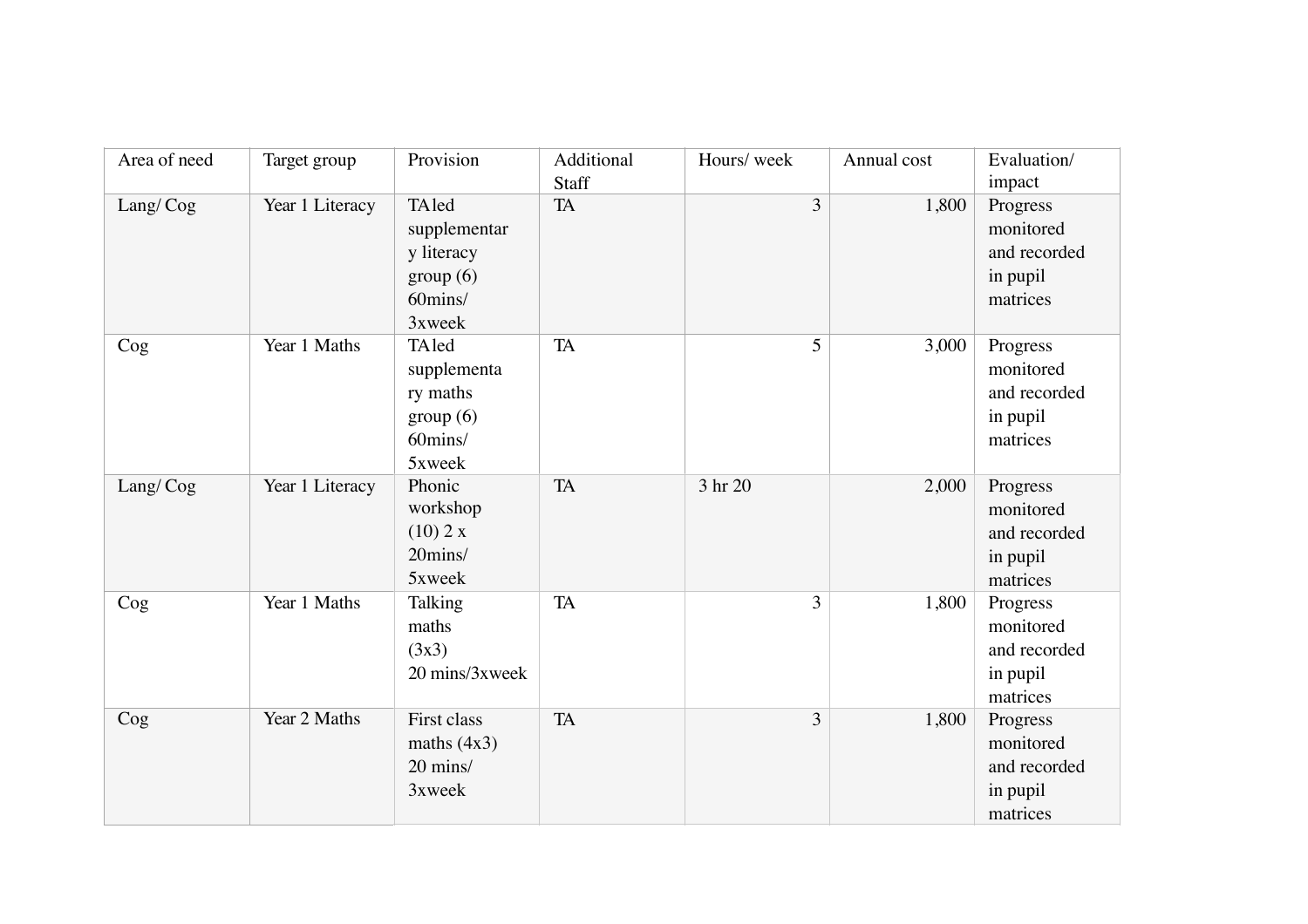| Lang | Year 2 literacy | Phonic   | TA | 3 hr 20 | 2,000 | Progress     |
|------|-----------------|----------|----|---------|-------|--------------|
|      |                 | workshop |    |         |       | monitored    |
|      |                 | (10) 2 x |    |         |       | and recorded |
|      |                 | 20mins/  |    |         |       | in pupil     |
|      |                 | 5xweek   |    |         |       | matrices     |

| Cog      | Year 3 Maths    | Maths support<br>group(4)<br>60mins/<br>4xweek                                   | <b>TA</b>  | $\overline{4}$        | 2,400 | Progress<br>monitored<br>and recorded<br>in pupil<br>matrices |
|----------|-----------------|----------------------------------------------------------------------------------|------------|-----------------------|-------|---------------------------------------------------------------|
| Lang/Cog | Year 3 Literacy | Phonic &<br>literacy<br>additional<br>support<br>$(12)$ 3 x<br>20mins/<br>5xweek | ${\rm TA}$ | 1 hr 20 x 3 =<br>4hrs | 2,400 | Progress<br>monitored<br>and recorded<br>in pupil<br>matrices |
| Cog      | Year 4 Maths    | Maths support<br>group(5)<br>60mins/<br>4xweek                                   | TA         | $\overline{4}$        | 2,400 | Progress<br>monitored<br>and recorded<br>in pupil<br>matrices |
| Lang/Cog | Year 4 Literacy | Phonic &<br>literacy<br>additional<br>support<br>(6)<br>20mins/<br>5xweek        | <b>TA</b>  | 1 hr 40               | 1,000 | Progress<br>monitored<br>and recorded<br>in pupil<br>matrices |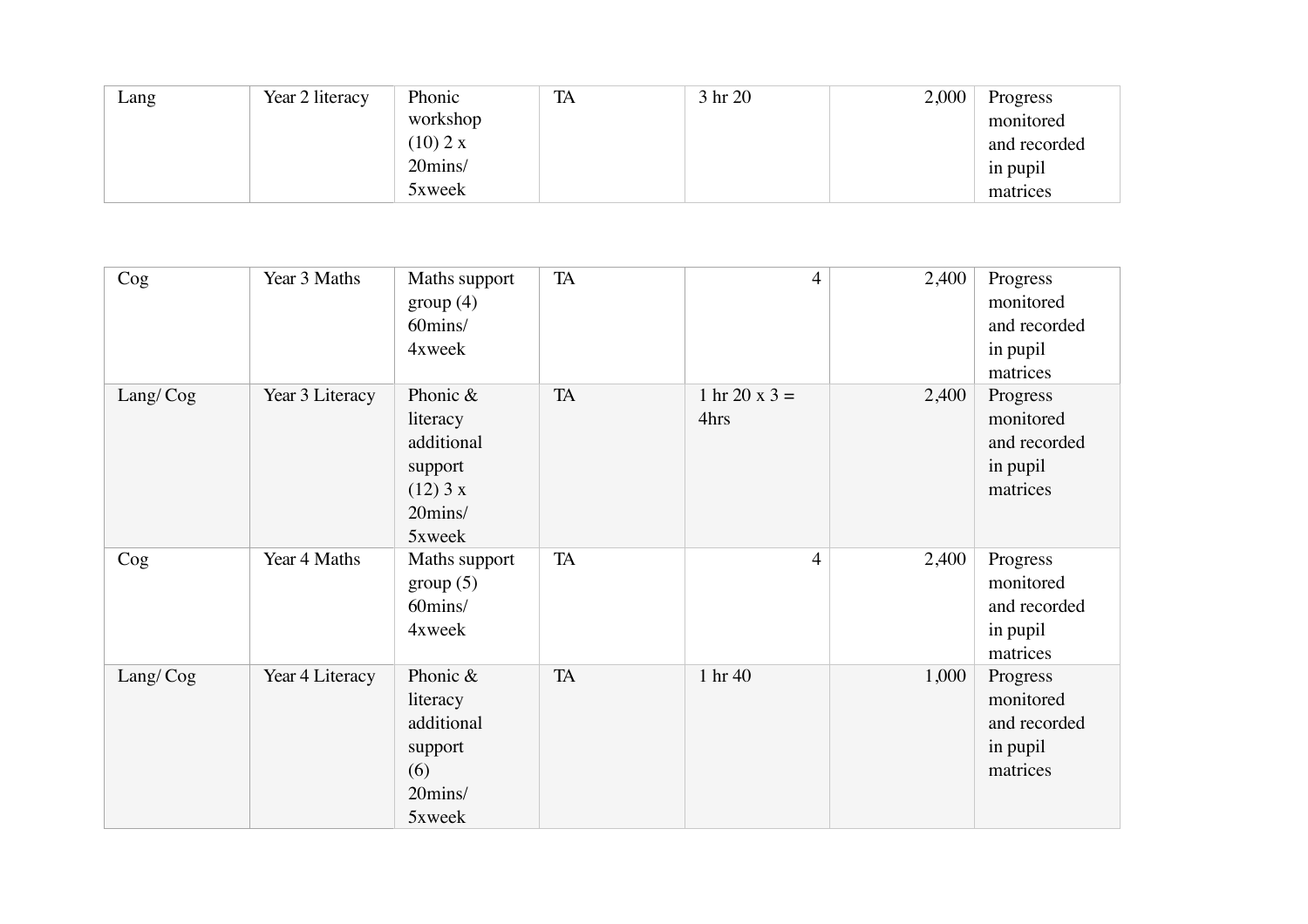| $\log$   | Year 5 Maths    | Maths support<br>group(2)<br>60mins/<br>4xweek                                   | TA        | 4       | 2,400 | Progress<br>monitored<br>and recorded<br>in pupil<br>matrices |
|----------|-----------------|----------------------------------------------------------------------------------|-----------|---------|-------|---------------------------------------------------------------|
| Lang/Cog | Year 5 Literacy | Phonic $\&$<br>literacy<br>additional<br>support<br>(9) 2 x<br>20mins/<br>5xweek | <b>TA</b> | 3 hr 20 | 2,000 | Progress<br>monitored<br>and recorded<br>in pupil<br>matrices |

| Lang/Cog | Year 6 Literacy       | Phonic &<br>literacy<br>additional<br>support group<br>$(6)$ 20 $mins/$<br>5xweek          | TA            | 1 h 40   | 1,000 | Progress<br>monitored<br>and recorded<br>in pupil<br>matrices                            |
|----------|-----------------------|--------------------------------------------------------------------------------------------|---------------|----------|-------|------------------------------------------------------------------------------------------|
| Lang     | Identified<br>as SpLD | Spec trained<br>TA 1:1<br>sessions<br>45 sessions for<br>17 children<br>15mins/<br>45xweek | $2 \times TA$ | $11$ hrs | 6,600 | Progress<br>monitored<br>and recorded<br>in pupil<br>matrices and<br><b>SALT</b> reports |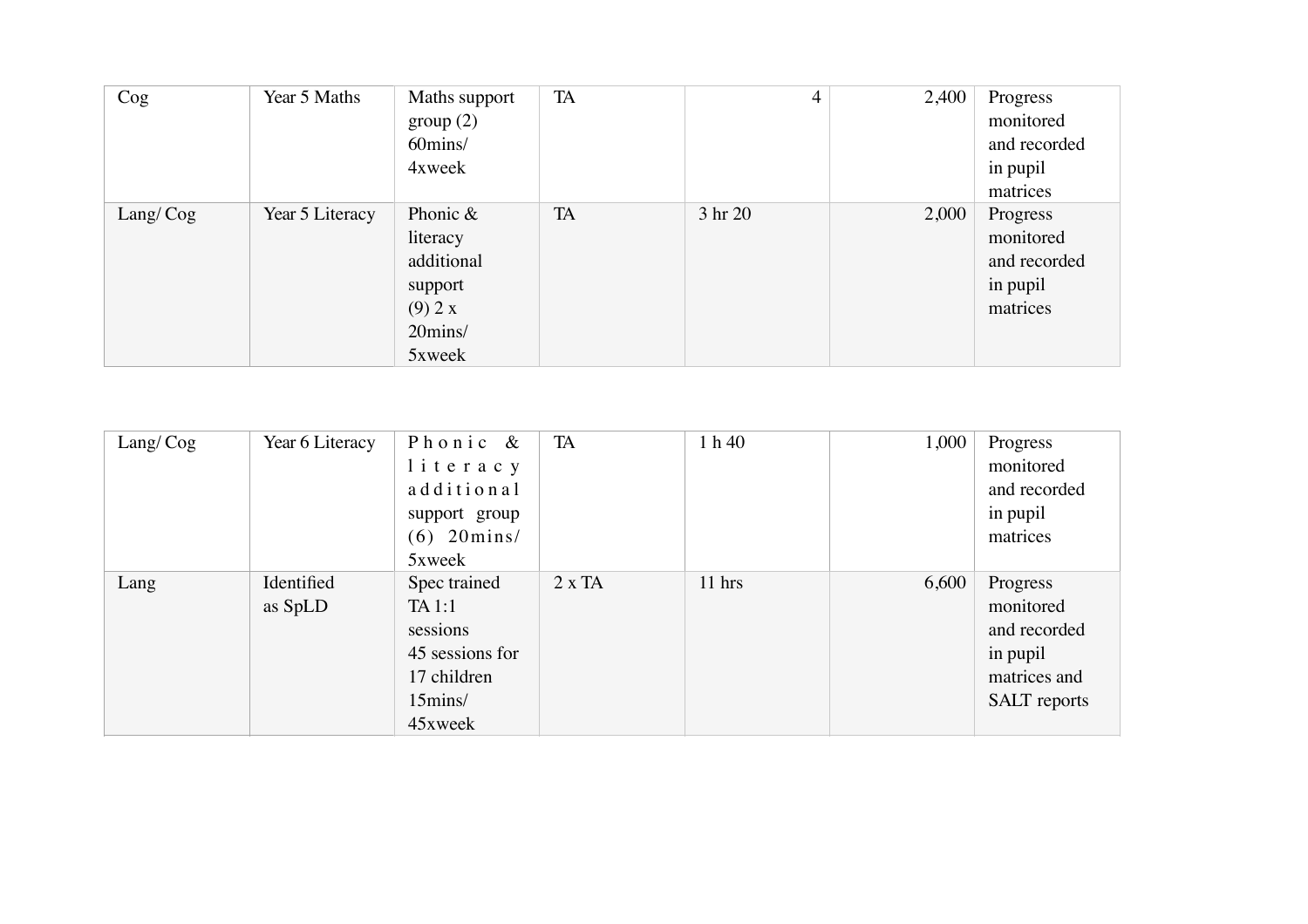| Lang/Cog    | R & KS1             | Literacy $&$<br>confidence<br>building<br>Speech<br><b>Bubble</b><br>(30) 1 hr/<br>3xweek                                                                       | TAx2              | 3hrs x 2                                                   | 3,600                   | Gains in use of<br>language and<br>increased<br>confidence                                                    |
|-------------|---------------------|-----------------------------------------------------------------------------------------------------------------------------------------------------------------|-------------------|------------------------------------------------------------|-------------------------|---------------------------------------------------------------------------------------------------------------|
| <b>SEBD</b> | <b>Whole School</b> | PDC<br>6 groups of 8<br>chn<br>per term<br>$(48)$ weekly<br>sessions<br>40mins<br>201:1<br>mentoring<br>sessions<br>(length of<br>session - pupil<br>dependent) | TA <sub>x</sub> 3 | $1 \times 10$ hrs<br>$1 \times 10$ hrs<br>$1 \times 3$ hrs | 6,000<br>6,000<br>1,800 | Increased<br>understanding<br>of Social<br>skills,<br>managing<br>anger, self-<br>esteem, self-<br>confidence |

| Lang/Cog | Year 6 Literacy | Literacy                | Teacher   | 4 hr 30      | 7,200 | Increase       |
|----------|-----------------|-------------------------|-----------|--------------|-------|----------------|
|          |                 | support group           |           |              |       | levels in SATs |
|          |                 | $(9)$ 30 $\text{mins/}$ |           |              |       | results        |
|          |                 | 4xweek                  |           |              |       |                |
| Cog      | Year 6 Maths    | $1:1$ maths             | <b>TA</b> | $\mathbf{r}$ | 4,200 | Increase       |
|          |                 | support                 |           |              |       | levels in      |
|          |                 | (7)                     |           |              |       | SATs results   |
|          |                 | 60mins/                 |           |              |       |                |
|          |                 | 7xweek                  |           |              |       |                |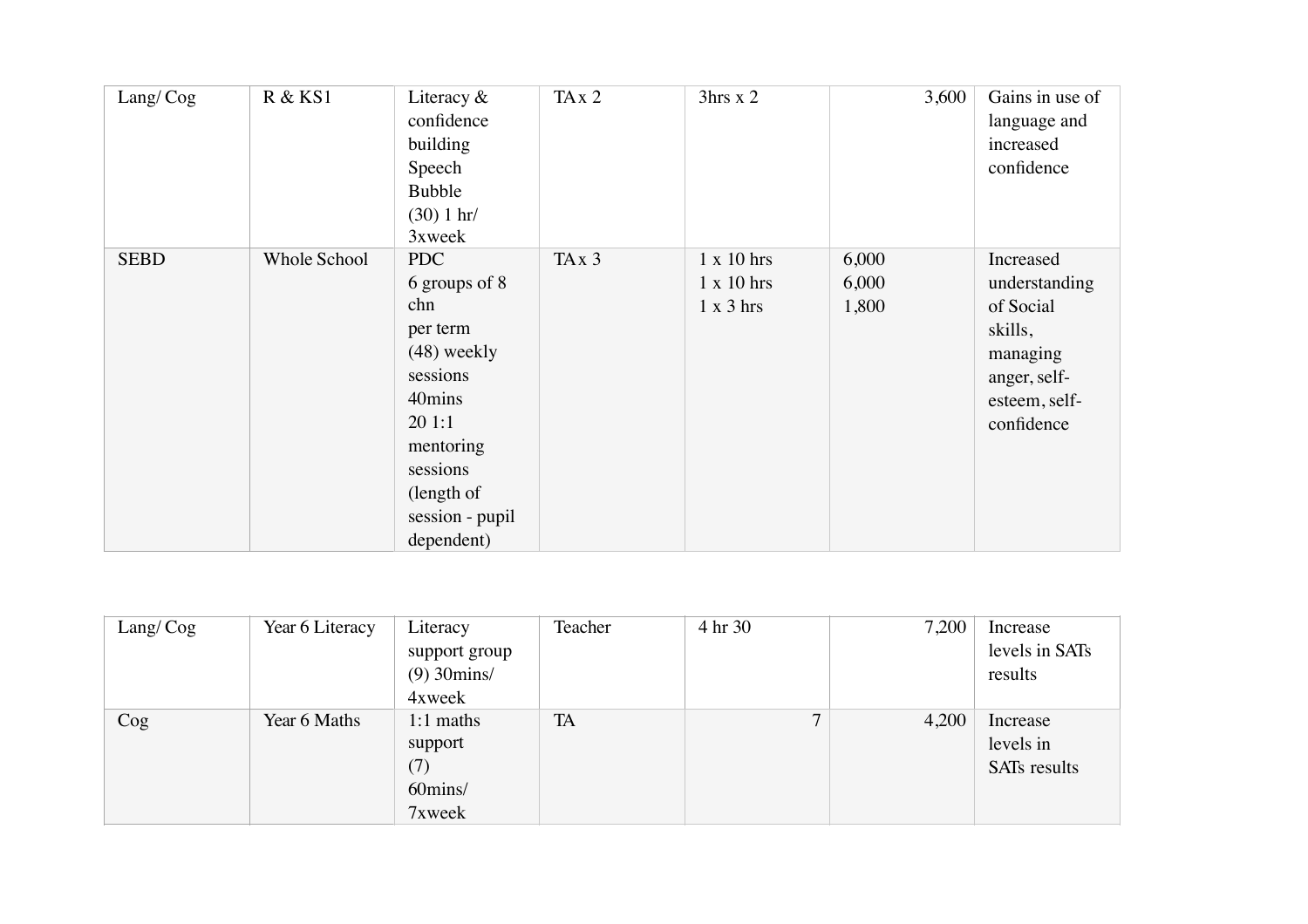| Cog      | Year 5<br>Verbal/Non-<br>verbal | Verbal/Non-<br>verbal $(19)$<br>60mins/<br>1xweek                                                                                                    | Teacher                  | $\mathbf{1}$ | 1,600        | Opportu<br>nities for<br>Secondar<br>y<br>Schools                             |
|----------|---------------------------------|------------------------------------------------------------------------------------------------------------------------------------------------------|--------------------------|--------------|--------------|-------------------------------------------------------------------------------|
| Lang     | Year 5<br>French Club           | Wider<br>opportunitie<br>s in<br>languages                                                                                                           | Volunteer                | $\mathbf 1$  | $\mathbf{0}$ | Increased<br>fluency in<br>French<br>speaking                                 |
| Lang     | G&T book club                   | <b>Extension</b> for<br>G&T readers<br>$(5)$ 60 $\text{mins/}$<br>weekly                                                                             | Volunteer                | $\mathbf{1}$ | $\mathbf{0}$ | Increa<br>se<br>level<br>of<br>vocab<br>ulary<br>and<br>compr<br>ehensi<br>on |
| Physical | <b>OT PE</b>                    | Gross motor<br>support for<br>children with<br>motor<br>coordination<br>difficulties,<br>communicati<br>on and self<br>-esteem.<br>60mins/<br>weekly | <b>PE</b><br>specialists | 2 x 1hr      | 1,443        | Develop<br>sporting ability                                                   |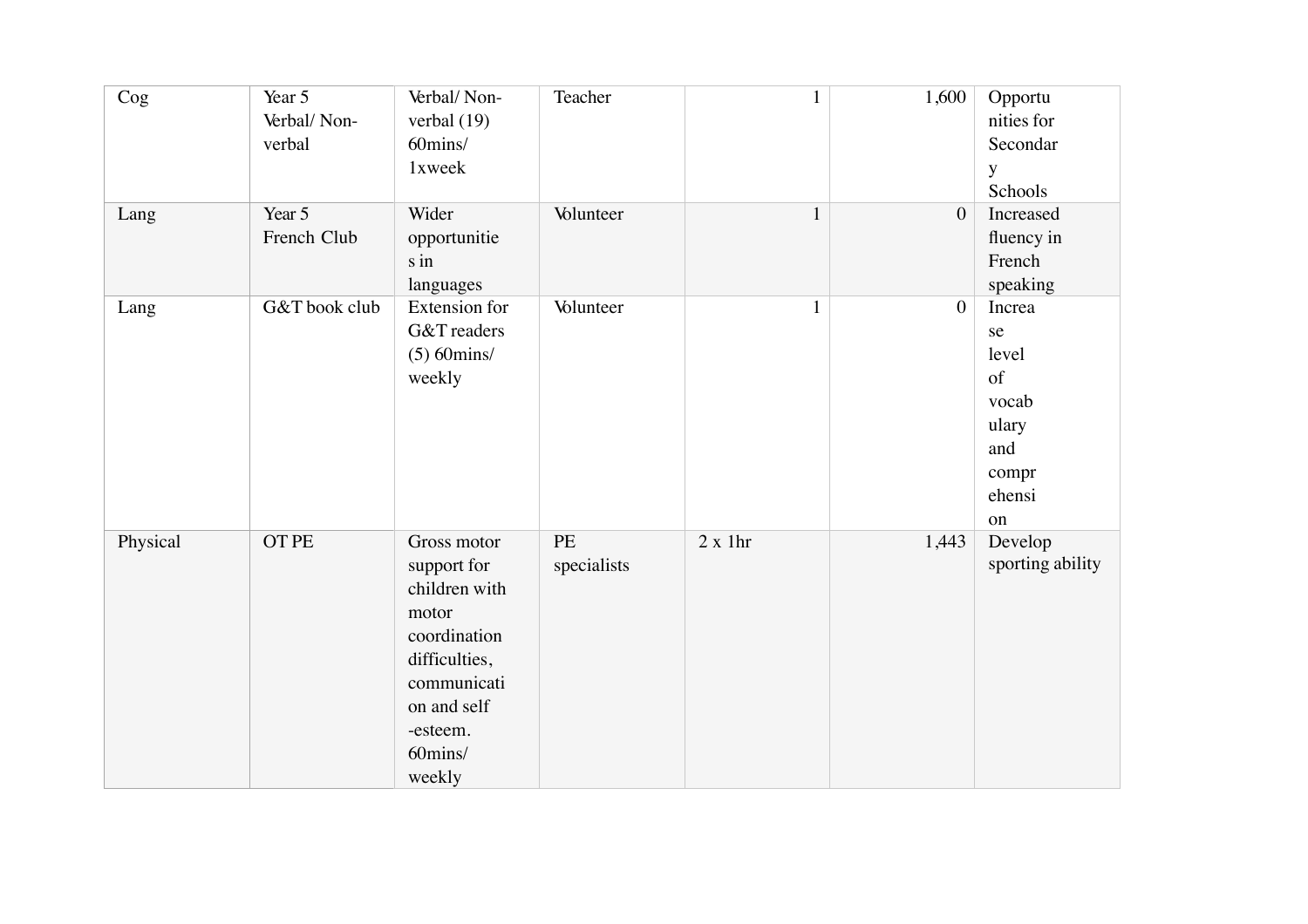| Music | G & T piano                              | Extension<br>for more<br>able $(6)$<br>30mins/<br>6week?              | Music<br>specialist     | 1 hr 30      | 45     | Develop<br>musical ability          |
|-------|------------------------------------------|-----------------------------------------------------------------------|-------------------------|--------------|--------|-------------------------------------|
| Music | G&T<br>singing<br>(ind)                  | Training for<br>grade<br>examinations(<br>6)                          | Music<br>specialist     | I hour       | 30     | Develop<br>musical ability          |
| Music | <b>KS2G&amp;T</b>                        | Opportunities<br>for                                                  | 2 x Music               | 1 x 1 hr 15  | 2,625  | Develop<br>musical ability          |
|       | choir                                    | more able<br>singers                                                  | specialist              | 1 x 1 hr 15  | 2,625  | and performing<br>skills            |
|       |                                          | (44)                                                                  |                         | $($ +        |        |                                     |
|       |                                          | 75mins/weekly                                                         |                         | performances |        |                                     |
|       |                                          |                                                                       |                         | & additional |        |                                     |
|       |                                          |                                                                       |                         | rehearsals)  |        |                                     |
| Music | Year $5 \text{ G} \&$<br>T violins       | Opportunities<br>for more able<br>violinists (8)<br>60mins/<br>weekly | 1 x Music<br>specialist | 1hr          | 2,200  | Develop<br>musical ability          |
| Cog   | Year 6 G $\&$<br>T maths $&$<br>literacy | Opportunities<br>for more able                                        | teacher                 | 10 hours     | 6,400  | Raising<br>achievement<br>in Year 6 |
| Care  | Individual                               | <b>Breakfast club</b>                                                 | TA(x2)                  | 7 hours      | 4,200  | Fulfilling an<br>economic<br>need   |
| Care  | Individual                               | After school<br>care club                                             | TA(x2)                  | 12.5 hours   | 15,000 | Providing care                      |